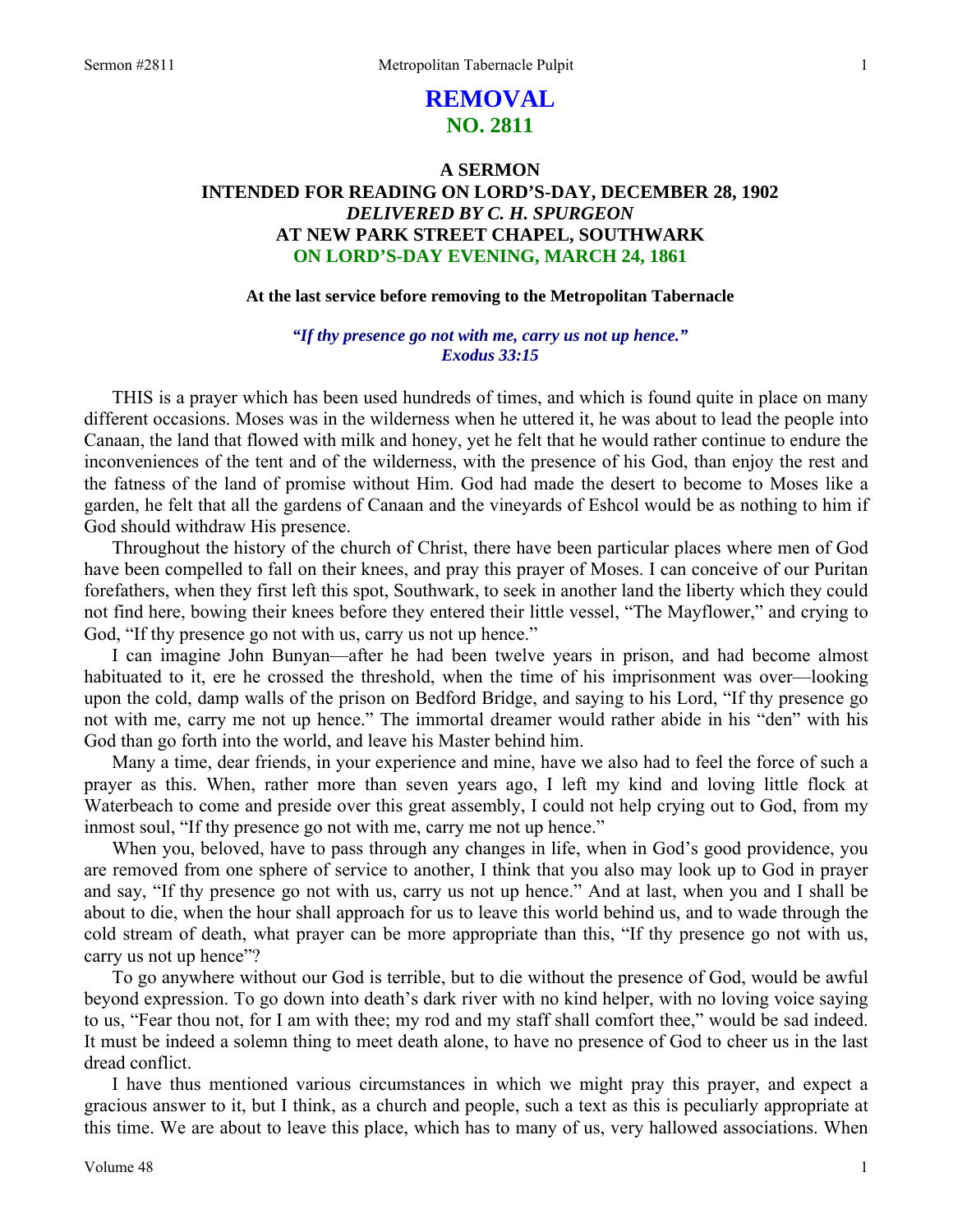some of our older friends left Carter Lane Chapel, which once stood on the site now occupied by the London Bridge railway, I have no doubt that they felt it to be a very dreadful thing to leave the old place, yet perhaps, it was one of the best things that could have occurred to the church, that they were obliged to come out, and build a larger structure—although it is built, I suppose, in as bad a place as they could have found by a microscopic survey of this entire metropolis. There are, doubtless, many who will always cherish great love for this place because here Jesus Christ has been evidently set forth before their eyes, crucified among them.

I think all of these will join with us, who are younger, and therefore less subject to pain concerning changes, and we will all unite—despite all the advantages which we hope will follow our entering upon a larger and more public place of worship—despite the fact that three or four times as many will be able there to listen to the Word of God as can listen to it here—despite all this, we will unite in saying to our Lord, "'If thy presence go not with us, carry us not up hence.' Here let us abide unless You, who are the true Shekinah, will go with us, and still shine forth from between the cherubim."

I feel inclined to stop my sermon, and to bow my head, and ask you to bow yours, that we may together present this petition to our God, but as you have already prayed by the mouth of two or three brethren, I spread it before you, and "stir up your pure minds by way of remembrance," and urge you to plead it in secret, and at your family altars, before your God, "If thy presence go not with us, carry us not up hence."

I will arrange my subject under three heads. First, *what the presence of God always involves,* secondly, *what our present removal involves,* and thirdly, *the sins by which God's presence may be driven away, and the means by which that presence may still be secured to us*.

**I.** First, then, let us think WHAT THE PRESENCE OF GOD ALWAYS INVOLVES.

The one great need in the church of Christ is the presence of God. What is wanted in our places of worship is not that they should be specimens of the highest style of architecture, although certainly, God's house ought not to be meaner than our own. It is not necessary that they should be sumptuously adorned, although the greatest riches are not too much to be devoted to the service of God. It is not essential that rich people should be in the congregation, although there is a promise which says, "The daughter of Tyre shall be there with a gift; even the rich among the people shall entreat thy favor." It is not absolutely needful that the minister should be eloquent or talented, although it is well that if a man has ten talents, he should consecrate them all to Christ, since talent never glitters so much as when it is consecrated and given up to God.

There are many things that the churches may need, or may not need, but certainly, the one thing they need beyond everything else is the presence of God. It was better for the church of Christ in England when her members met together by tens and twenties in the woods, and were hunted about by informers, and their ministers hauled off to prison, it was better for them to be persecuted, and even put to death, in the conscious enjoyment of the Lord's presence, than it would have been for them to have had such soft, palmy, gentle days as these, but not to have had their Lord with them.

It was better for the church of Christ in Scotland when Cargill read his text by the lightning's flash, and when the Covenanter's worshipped God, in dens and caves at midnight, through fear of Claverhouse's dragoons—it was better for them to have their Lord with them in the midst of the snow and the tempest than to meet, calmly and peacefully, in a fine ceiled house from which the Lord Himself was absent.

It would be far better for us to go back to the age of old barns, and dingy thatched buildings, and to the times of an uneducated ministry, when God's power was manifestly with His servants, rather than to go forward, and to become great, and mighty, and intellectual, but to lack the presence, and power, and blessing of the most High God. It is the presence of God that makes the house glorious. Where He is, there is glory, and where He is not, "Ichabod" is written on the wall, even though that wall should be covered with pure gold.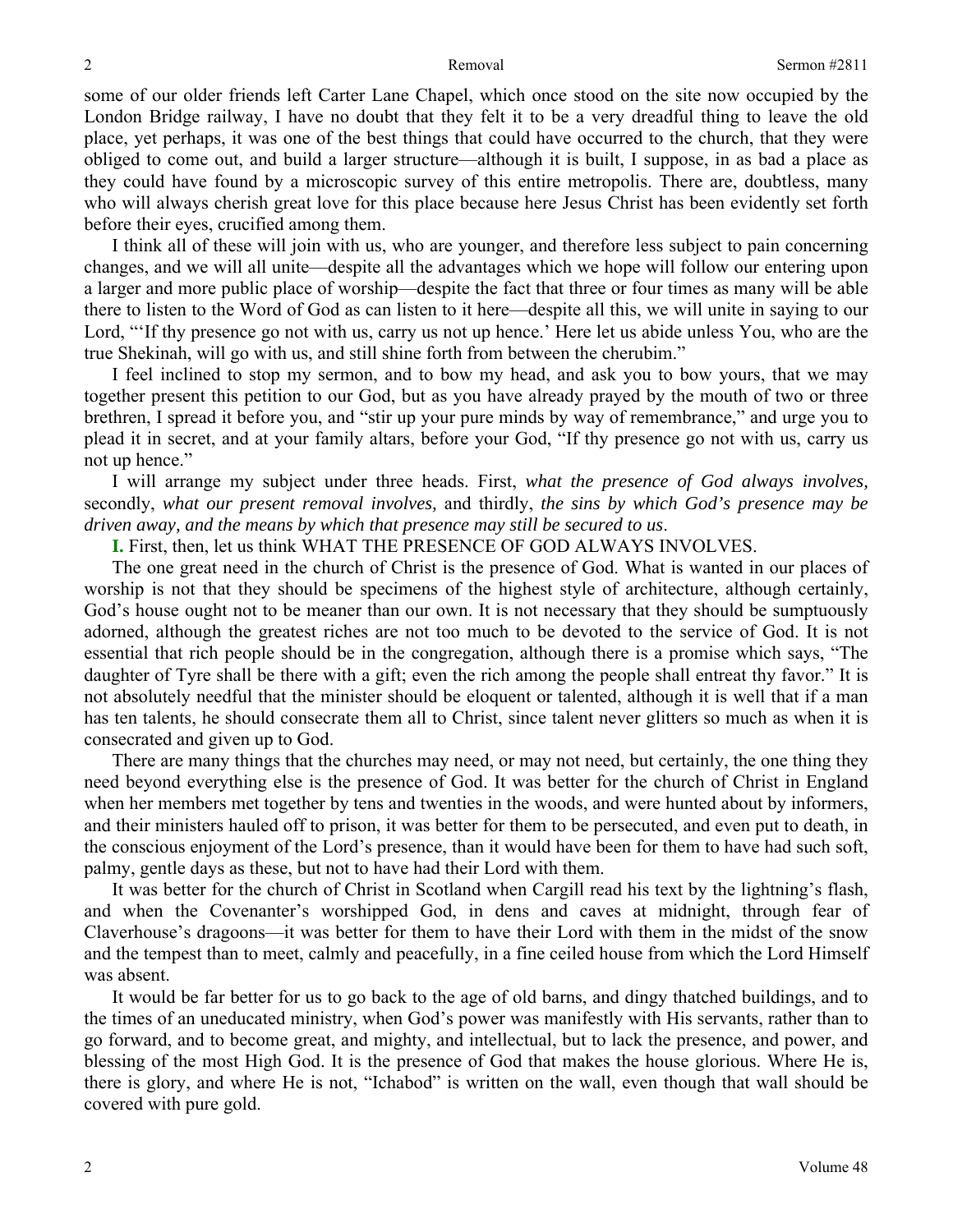Why is God's presence the one thing needful for His church? *Is it not God's presence that makes joy in His sanctuary?* When are we most glad? Is it not when we consciously realize the presence of our God? That puts more joy into our hearts than when our corn, and wine, and oil are increased. What is it that comforts the mourners in Zion? Is it not a sight of Jesus' face, and a vision of His glory? What handkerchief can wipe the weeping eye like that which is held in the hand of a covenant keeping God? Where is the balm for our wounds, and the cordial for our fears, but in Him? "As the hart pants after the water brooks," so does our spirit cry out for God, even the living God; and unless we have His presence, our soul refuses to be comforted.

Further, *what is it, but the presence of God that makes His people holy?* Is it not, because they see the face of Christ, that they are transformed into His likeness? It is not mere teaching that can make a man Christlike, it is beholding Christ—Christ shining upon that man's face, and the man reflecting the light which he has thus received. The presence of God is absolutely essential for the edification, instruction, growth, and perfecting of believers.

If we have not this, the means of grace are empty, and vain, and void—clouds without rain, that mock the thirsty land—wells without water, that tantalize the perishing caravan, but yield no moisture to burning lips—a mere mirage in the desert, looking like pools of water, and fruit bearing palm trees, but only mocking the wayfarer's gaze. We must have the presence of God for His people's sake, for without Him they can do nothing.

And my brethren, *where is the power of our ministry with sinners unless we have the presence of God?* We sow the seed, I grant you, but who prepares the soil, and makes the furrows soft with showers? Who is it sends the genial sunshine? Would not the seed rot under the clods unless the heavenly Husbandman watched over it, and took care of it? There was never yet one sinner who was converted by man. It is not in man's power to create, nor is it in his power to new-create. Let a man first attempt to make a fly, and if he succeeds in doing that, then let him try to make a new heart and a right spirit.

Go, you who think you can do anything to change human nature, and change the Ethiopian's blackness into snowy whiteness, or remove the spots from the leopard's skin—go, check Niagara in its dashing might, and make the stream leap upward, and return to its source—go, bit the tempest, and bind the clouds, and bid the winds only howl to music, and the waves dance in chorus—but when you have done all this, even then you may not hope to make a new heart and a right spirit by any ministry apart from the Spirit of God.

Ah, my friends! we have had the presence of God here full often, as many of you can testify. If this were the time and place to do so, there are hundreds of you who could stand up and say, "Here Christ met with me, standing on yon spot where the crowd is now"—here, or there, or in the schoolroom—ay, and behind the pillar too!

There have been many of you who have heard the Word to purpose in this place. Drunkards have strayed in here, and some arrow, from the bow drawn at a venture, has reached their heart. The harlot has come into these aisles, on the way to the bridge to destroy herself, and Christ has met with her, and she now lives to praise His name. Here the thief, the burglar, the passer of bad money, and the very worst and vilest of men have stepped in, and Christ has met with them, glory be to His holy name!

No man shall stop me from this glorying as I remember how God has here plucked brands from the burning. All the philosophers in the world have never, by their philosophy, wrought such a work as the Gospel has wrought here, for I can point to hundreds—I might probably with truth say thousands—of those who, having aforetime scorned God, and scoffed at His name, now love Him with all their heart, and desire to live to His glory, and who would be willing even to die for His honor.

You may tell this in Gath, and publish it in the streets of Askelon, let the mighty men of Philistia tremble, and let fear take hold of the sons of Moab, for God has made bare His arm, and smitten His enemies, and the old Gospel has proved itself worthy of its ancient prowess. God has triumphed gloriously, and put to flight both our sins and our adversaries. But what should we do now without His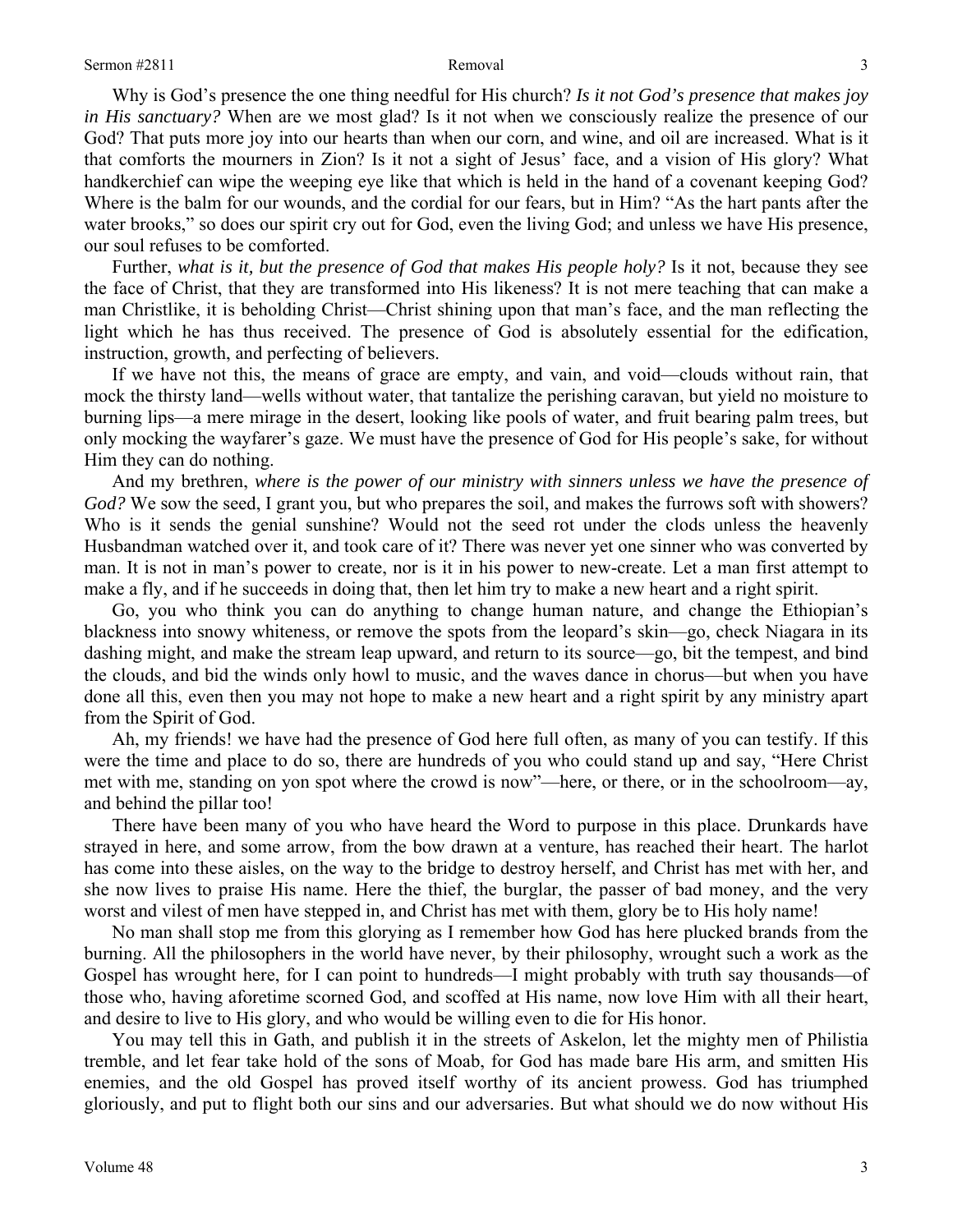presence? It is He who has accomplished all that has been done, so again we cry to Him, "If thy presence go not with us, carry us not up hence."

**II.** Secondly, consider WHAT OUR PRESENT REMOVAL INVOLVES.

We are about to remove to our new Tabernacle, we must remove. It is not even humane to continue to worship here. On the lowest ground of common humanity, it is not right that such a multitude of people should be crowded into so small a structure. With every attempt that we have made to get proper ventilation, it is not possible, in such a building as this, overcrowded as it is, that persons should be able to breathe in a healthy way. I feel it as the minister, and I am quite certain that you must feel it as the congregation.

If I ever by chance see anybody asleep—and that has occurred, I think, only twice in the last seven years—it is no matter of astonishment to me, the wonder is, that you do not all go to sleep under the influence of such insalubrious air as is often bred here by the multitudes.

But on far higher grounds, we must go hence. Here, every Sabbath night, there are crowds in the streets. Let the faintest gleam of sunshine come out, and there are many more obliged to go away than are able to enter this building. It is a pleasing thing that so many are willing to listen to the same minister for seven years right on. The glory must be given to God, the responsibility is with us. If people will come to hear, the least thing that the church of God can do is to find accommodation for them. The time was when many of us would almost have plucked out our right eye to get them to come. When they are anxious to come, it is but a small thing that we should provide a suitable structure where they may be housed.

The theater services are, no doubt, a great blessing. To my mind, however, they lack one great essential for permanent success, not being connected with any distinct place of worship, whatever good may be done is scarcely heard of, great efforts are put forth with small apparent results. In the theater, the seed is sown, but there is no barn provided in which the harvest can be housed. If some two or three men could be found constantly to preach, and if endeavors could be made to induce the people to advance from what is, after all, an irregular form of worship, to some place which should be their own spiritual home, where they could worship God constantly, more permanent good to the church of Christ at large would certainly result. We pray God to speed every effort for the proclamation of the Gospel, but we are most glad when there seems the greatest prospect of permanent success.

We must move then, to our new Tabernacle, but still the prayer recurs, "If thy presence go not with us, carry us not up hence." *We are going to a place concerning which we entertain great expectations*. We hope there to see vast multitudes attentively listening to the Word. We trust that many of these will be converted, that the church will be largely increased, and that out of the church there will spring up young men who will be good soldiers of Jesus Christ, men who will preach the truth, as it is in Jesus, throughout this land, and some of them, we hope, in far distant countries.

But if God's presence go not with us, our expectations [All who are familiar with the story of Mr. Spurgeon's ministry in the Tabernacle know how fully these expectations were realized. His own account is given in *The Metropolitan Tabernacle, its History and Work,* and in *C. H. Spurgeon's Autobiography]* will be vain, we shall have flattered ourselves with a pleasing picture which shall never be completed, we shall have raised a cup to our lips, the sweet draught of which we shall never drink if God's presence go not with us.

Next, *we are going to a place of great opportunities*. What opportunities you will all have for doing good—myself especially, though I certainly do not lack for opportunities, I have ever before me a wide and open door. Oh, that I had the strength to do more, and that there were more time in which I could work! Still, when some five or six thousand people are constantly being addressed, it is no small opportunity for usefulness. Who can tell how many holy thoughts may be inspired, how many wrong desires quenched, how many evil motives exposed, how many right designs prompted in human hearts?

O Lord, You have indeed, given to Your servant high opportunities, but what are these if Thy presence go not with us? They are opportunities that will be wasted, they are chances of attack upon the enemy that must certainly end in our own defeat if the presence of God is not with us.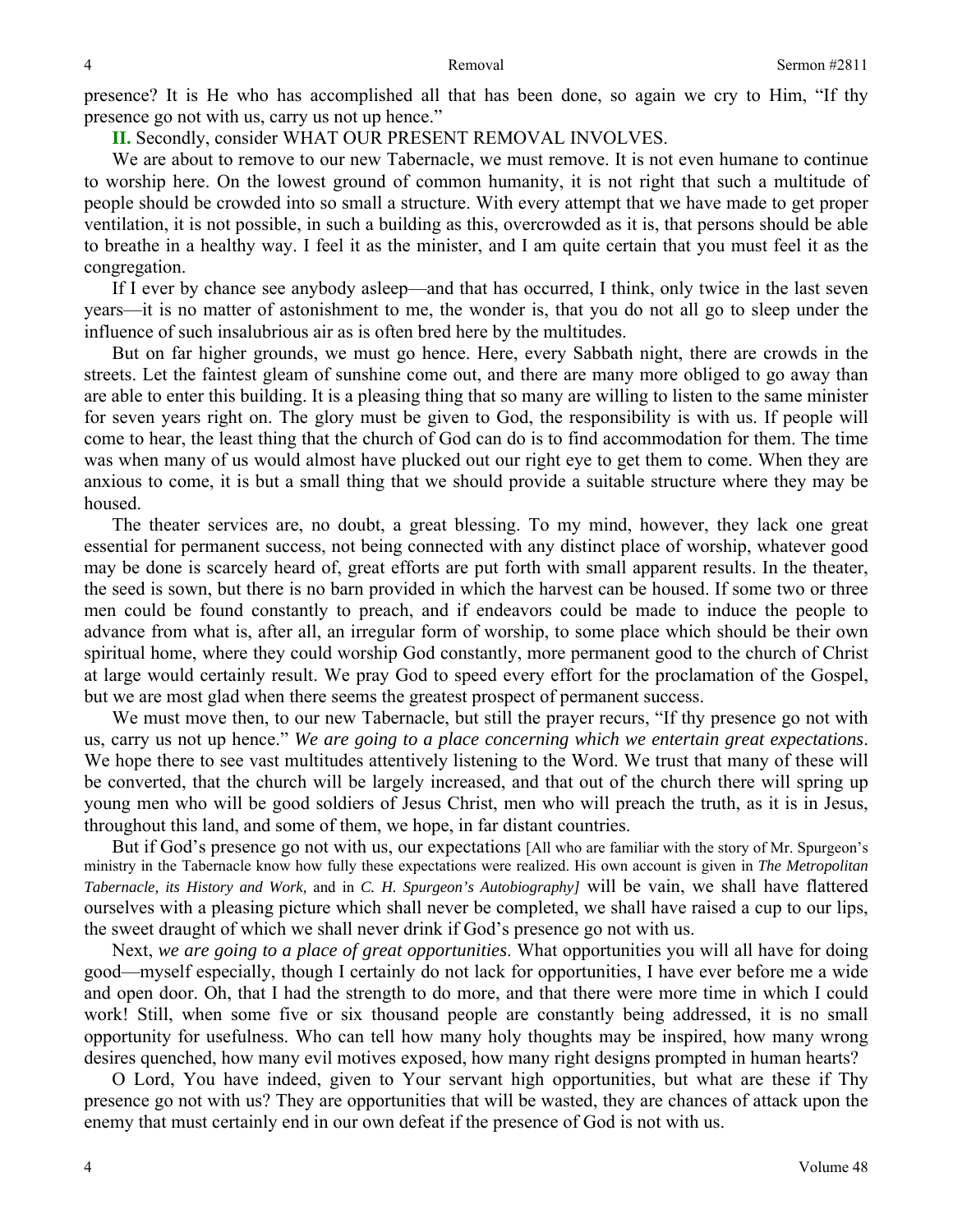It is the same with each of you in your measure, Sabbath school teachers, I hope there will open up before you a far wider sphere. Ragged-school teachers, and you who distribute tracts, you who preach in the streets, and all of you who feel any desire to do good to your fellow creatures, all of you, I think, will have presented before you a golden opportunity, the like of which seldom occurs.

Pray, I beseech you—by all that is good and holy, I implore you to pray to God that His presence may go with you, for if not, these opportunities will all be thrown away. It would have been as well for you to have been obscure Christians in some remote hamlet of the Orkneys or Shetlands, where you could not reach a congregation without peril of your lives, as to be members of this largest of Dissenting churches, and yet not to have the presence of God with you.

There is a more solemn thought still. *Our great house will involve greater responsibilities*. Many persons kindly suggest to me the solemnity of my position. I know I do not feel it as I might, but I do realize it as fully as I dare. I sometimes feel, in preaching to such multitudes, as a man must feel who walked along a tightrope, and was always in danger of falling, and I shall fail if I look down.

But if I look up, I can walk there even though hell itself is foaming at my feet. There is no need of fear to the man who relies upon his God, but there is every reason for fear to the man who begins to rely upon himself. The Prophet Habakkuk says, "The LORD God is my strength, and he will make my feet like hinds' feet, and he will make me to walk upon my high places."

So may it be with us, but what an awful responsibility it is! You know how the Lord said to the prophet Ezekiel, "So thou, O son of man, I have set thee a watchman unto the house of Israel; therefore thou shalt hear the word at my mouth, and warn them from me. When I say unto the wicked, O wicked man, thou shalt surely die; if thou dost not speak to warn the wicked from his way, that wicked man shall die in his iniquity; but his blood will I require at your hand."

I think I have chewed and masticated that text many times. My deacons know well enough how, when I first preached in Exeter Hall, there was scarcely ever an occasion, in which they left me alone for ten minutes before the service, but they would find me in a most fearful state of sickness produced by that tremendous thought of my solemn responsibility, and even now, if I ever sit down, and begin to turn that thought over, and forget that Christ has all power in heaven and in earth, I am always affected in the same way. I scarcely dare to look that thought in the face, and I am compelled to put my responsibilities where I put my sins, on the back of the Lord Jesus Christ, hoping, trusting, believing, knowing, that He is able to keep that which I have committed unto Him against that last great day.

You also have your responsibilities, you must be a holy people. "A city set on a hill cannot be hid." I never care what is said of me, except one thing. When I hear that any member of this church has been betrayed into an unholy deed, that cuts me to the very quick. I had sooner that you should diminish by death one half, than that there should be even one in a hundred who should fall into sin. It is sorrow enough to bury our friends, but it is a greater sorrow still to have to excommunicate them from fellowship or to censure them for misdeeds.

You must be a holy people, nor less must you be an active people. If God has done so much for you, and you begin to sleep upon your oars, or to sit still and say, "We have done enough, now we will be quiet," the curse of God will fall upon you. As surely as you are men or women, He has not brought you to this post of duty that you may cease your efforts or stand still. He does put you into the middle of the battle that you may fight with sterner vigor, that you may deal your blows with both your hands, to win the battle for your Lord and Master. There are responsibilities, that lie upon you as a church, that will crush you utterly unless this prayer is answered for you, "If thy presence go not with us, carry us not up hence."

**III.** Thirdly, we are to consider THE SINS BY WHICH GOD'S PRESENCE MAY BE DRIVEN AWAY, AND THE MEANS BY WHICH THAT PRESENCE MAY BE RETAINED.

We can easily get rid of God's presence *if we grow proud*. Stand inside your new house and say, "This great Babylon that I have builded!" and it will be a Babylon to you at once. Begin to say, "We are a great people, we can do anything that we wish, we have but to attempt, and we can accomplish," offer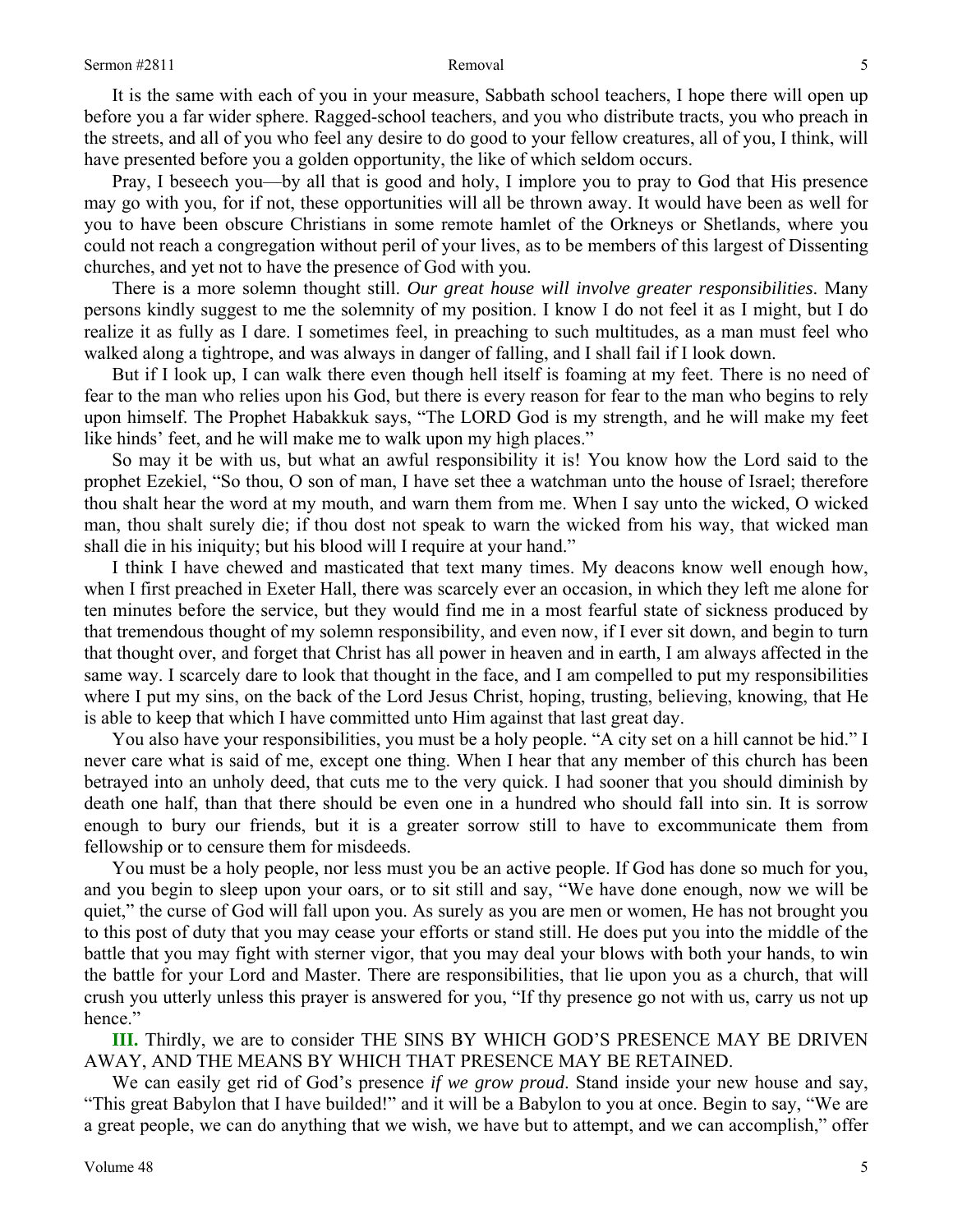incense to your own acts, bow down and worship your own sword as though it had gotten you the victory, and the Lord shall say, and the ears of Christians shall hear it as distinctly as the Jews at the siege of Jerusalem, heard the rustling of wings, and a voice saying, "Arise, let us go hence." A proud heart is never God's palace, and a proud church will never be honored by the Lord.

Further, you can easily drive away the Holy Spirit *by sloth*. Be as lazy as some churches are, or do as little as they do, be as little consecrated, as sleepy, as dull, as cold, as lukewarm, as too many professing Christians are, and you shall soon find that the Lord has withdrawn Himself from you. It is fire in the church that is constantly needed, divine energy to quicken the whole man into an intense activity for his Lord and Master's cause. If you, as a church, fall into sloth, you will hear Him say, "This is not my rest. If it be the place of your sleep, you have polluted it, and I will depart from you."

*Disunion,* too, among yourselves will soon cause the Holy Spirit to remove from you. It has been my constant joy to see union in the church. We are men, and therefore we do not always see eye to eye with one another. But I trust that we are also Christian men, and therefore that we are always willing to bear with one another's infirmities. I daresay that you have a good deal to put up with from me, I know that I have sometimes, a good deal to put up with from some of you.

Sometimes there is one person, and at other times there is another person, who would give offense, and it has been one part of my work since I have been pastor, whenever the ship has sprung a leak, not to say much about it, but to pick the oakum myself, and to go down and drive it in, and so stop the water from coming in at that place.

There are some of you who have often done similar work. This ship would have been scuttled long ago if it had not been for some loving spirits who would not let other people disagree. If any of you have disagreed, I hope you will settle your disagreements at once. If there are any dissensions, I hope you will leave them all behind at Park Street. If any of you are not perfectly at one with each other, we cannot expect God's presence to go with us until these things are once for all forgiven and forgotten.

Let us feel as perfectly one as though we were all perfect men and women, and may God grant us evermore such a spirit of mutual forbearance! May He give to us that charity which hopes all things, believes all things, and endures all things, for then we shall have the Master's presence, but without this, the Holy Spirit, who is the Dove, will never stay with us.

Furthermore, if we wish to have God's presence taken from us, there is another quick way of securing that end, that is *by getting slack and slow in prayer*. The prayer meeting is the gauge of the church's spiritual condition. You may always test our prosperity by the multitudes that assemble to pray. Ay, and if we could enter your families, and hear how you pray there—and if my ear could be close to your closet door, that I might hear how you pray for the church in private—then I would know how the church will succeed. Grow lax and careless here, do but cease to entreat the Lord for a blessing, and then He will say, "I will not bless this people; I will not give unto them, for they do not cry unto me; my door of mercy shall not be opened to them, for they refuse to knock." O beloved, let us be instant and earnest in prayer!

*And let us have more faith*. I wish I could leave all my unbelief behind me, and I wish you could all do the same, it would be a blessed legacy, I am sure, to this chapel, and the next person who comes to preach here would, I trust, sweep it all out. Oh, that we could get rid of our wicked distrust of our God, and our suspicion of His faithfulness, our doubts as to His veracity, our troubles and our fears about the future! O Lord, help us to stay ourselves on Thee! May we now, as a church and people, expect great things, attempt great things, do great things, and believe great things, then shall we see greater things than we have ever yet beheld. Give us more faith, Lord, and drive away our unbelief!

But how can we keep the Spirit of God with us now that we are about to go to our new Tabernacle? We can do it by His aid, by cultivating those graces which are just the reverse of the evils I have mentioned. First, *we must be humble*. Walk humbly with your God, walk humbly towards one another, be patient towards all men. Brethren, we must be willing to be nothing, we shall never be anything till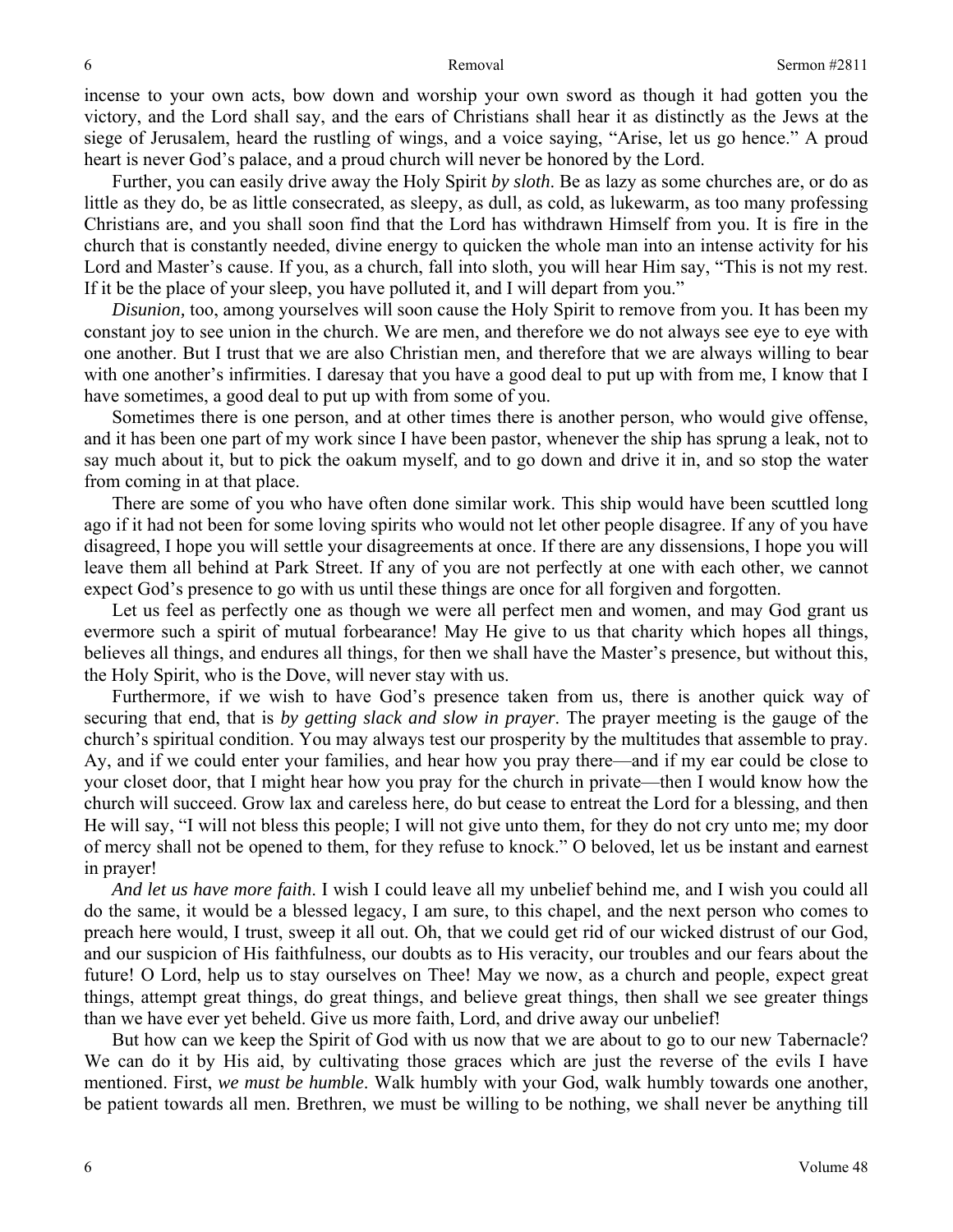we are willing to be nothing. If any man will be perfectly content to be nobody, he shall be somebody, but he who must be somebody shall be nobody.

I have always noticed, in a somewhat wide observation of personal character, that the most assuming and pretentious are the least respected, but the most humble, and disinterested, and self-denying, and even self-detracting, are those whom men delight to honor. Crown yourself, and every fool will try to knock the crown off your head, go crownless, and there will be some who will be wise enough to say, "That man deserves a crown, let us put one on his head." For Christ's sake, as a church, let us be humble.

Then, *let us be united*. The apostle Paul wrote to the Philippians, "I beseech Euodias, and beseech Syntyche, that they be of the same mind in the Lord." They were two women, and even good women will quarrel sometimes. Perhaps you ask, "What did it matter that they were not of the same mind?" Ah! but they were members of the church at Philippi, and the apostle Paul did not like for even two women to disagree if they were members of the same church. What shall I say of two male members of the church—what shall I say of two aged members of the church—what if I should look around me and say, "There are some who, I fear, are not perfectly at one with each other"?

Nay, I will not say it, I will suppose that there are none in that condition, but if there are, let me now entreat them to be of the same mind in the Lord. What if one of them has an angry temper and the other has a hard disposition? What if one thinks he has a grievance, and the other says that he is the one who ought to complain? What if one of you has spoken ill of another, and he has spoken ill of you in return? Do not attempt to revive those old quarrels, but let them be buried. Come, let me throw the first handful of earth upon them. "Earth to earth, ashes to ashes, dust to dust."

Yet I must gratefully confess that I never knew, or heard, or read of a church more thoroughly and intensely one than this church is, but it may be that we have in our midst, some such as I have been describing, and if so, I pray that if you would have the presence of God to go with us to our new sanctuary, you will see to it that all this evil is done away with once for all.

Next to this, my dear friends, let us go up into our new sanctuary with *a mind to work*. I do not think I ever have to whip you to work, but I do get a great deal of work out of you. I always seek, whenever there is anything extra to be done, to preach Christ to you in such a way that you fall in love with Him over again, and you want to do something more for Him than you have ever done before. You hardly know all that you have already done, and I believe you are just as ready to build another new Tabernacle now as you were when we first began. You would have more faith, I daresay, concerning building a second than you had concerning the first. Let each man who has done nothing for the Master hitherto, now say, "I must begin to do something at once. Though I have been lazy at New Park Street, I must not be lazy in the new Tabernacle."

You know that we are going near "The Elephant and Castle." Well, when we once get there, let every elephant carry his own castle, or in other words, let every man bear his own burden, let every Christian do his own work, whether that service is the offering of prayer and praise, or the hewing of wood and the drawing of water for the house of the Lord.

Then again, let us take care that we carry up to that new place, *fervent hearts full of prayer*. Come, brethren, let us fill our censers afresh ere we start, let us put in the frankincense, and all manner of precious spices, and let us plead for the sacred fire to descend, and then let us stand, as long as that house stands, or we live, waving those censers between the living and the dead, praising the Lord for His mercies, and praying to Him for yet further favors. I do not know how to plead with you as fervently as I could wish to do, but I trust that I have set my text before you in such a way as to make you cry to the Lord, "If thy presence go not with us, carry us not up hence."

Finally, let us ask for *greater faith*. When sailing in the little ship, you had the little man's faith. You are about to step on board the larger vessel, so seek to get larger faith in proportion to it. Suppose we all had three times as much faith as we now possess, might we not do three times as much work? Ay, but surely that will not be our limit, will it? No, Lord, give us ten times as much faith. Take away our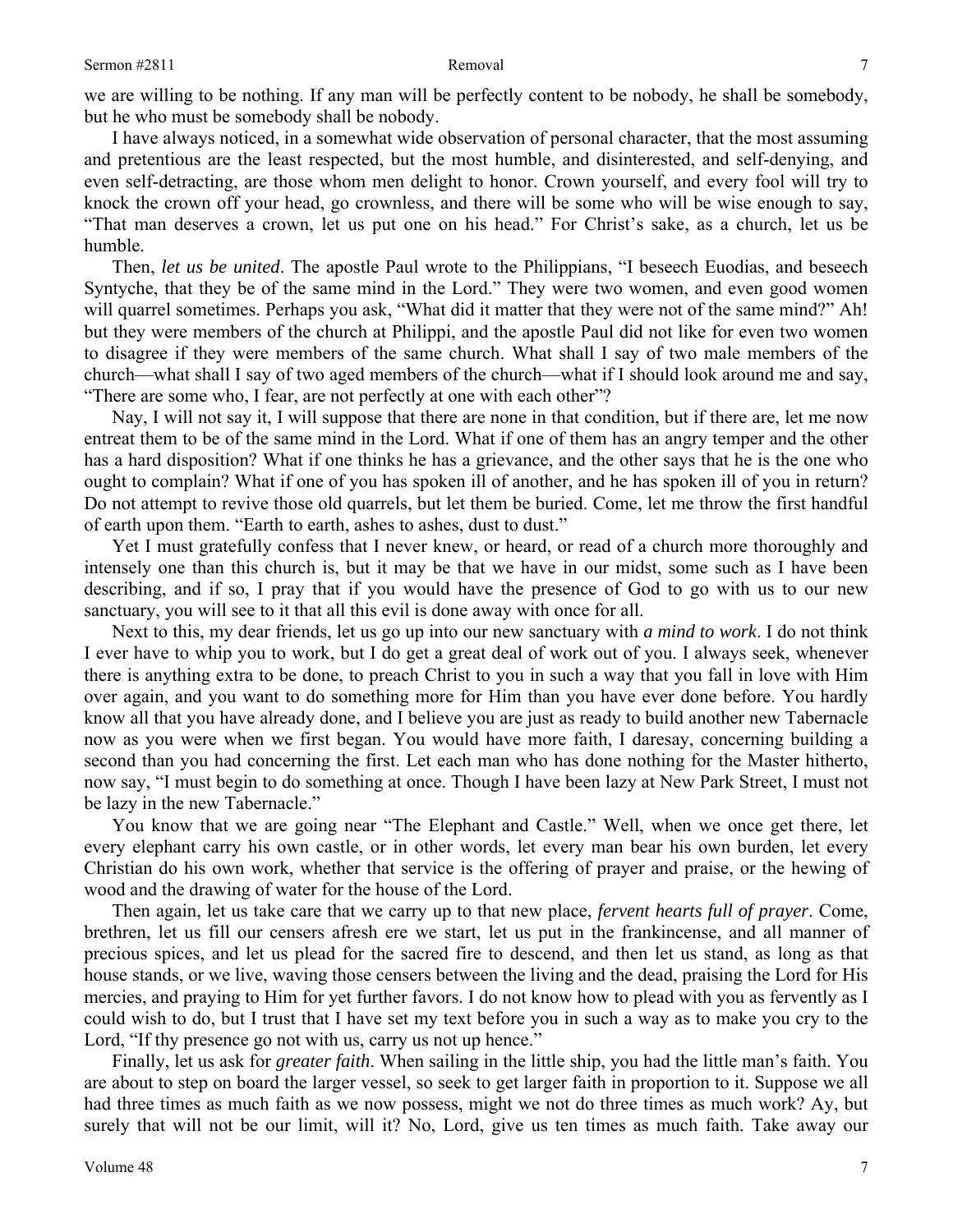unbelief, help us to believe Your Word, and teach us to act as though we believed it. Then shall we see far greater things than we have ever yet seen.

My dear friends, after all, the main objective of our ministry is the winning of souls to God. Have I any here who have listened to me for these seven years, but who are still unconverted? Oh, what if this last hour in this house should be the time of your conversion? Soul, are you willing to die without a hope in Christ? Surely not. You know yourself to be lost, ruined, and undone. I pray you, just as you are, to make a confession of your guilt, and come to Christ's cross. He is just as willing to receive you now as He was when I first addressed you, seven years ago. Though you have refused His invitation all these years, His bowels still yearn with compassion over you. He has spared your life until now, He has not cut down the old cumber ground yet.

Sinner, believe on the Lord Jesus Christ, and you shall be saved. O Spirit of God, change you the sinner's heart! Give him faith, that he may now cast himself on Christ. "Come now"—*now,* this moment—"and let us reason together, saith the LORD: though your sins be as scarlet, they shall be as white as snow; though they be red like crimson, they shall be as wool." May each one of us now pray the prayer of the penitent thief upon the cross, "Lord, remember me when thou comest into thy kingdom!" Amen.

## **EXPOSITION BY C. H. SPURGEON**

### *2 SAMUEL 7:18-29*

### **Verse 18.** *Then went king David in, and sat before the LORD,—*

This was not the usual Oriental posture of prayer, but David was mingling meditation with his supplication, so that his attitude was not according to ordinary rules.

**18.** *And he said, Who am I, O Lord GOD?* 

Why, you are David, the valiant man who slew Goliath! No, no, no, the man of God is nobody in his own esteem.

**18-19.** *And what is my house, that thou hast brought me hitherto? And this was yet a small thing in thy sight, O Lord GOD; but thou hast spoken also of thy servant's house for a great while to come. And is this the manner of man, O Lord GOD?* 

No, it is not the manner of man in general, but it is the manner of the Man Christ Jesus.

**20-22.** *And what can David say more unto thee? for thou, Lord GOD, knowest thy servant. For thy word's sake, and according to thine own heart, hast thou done all these great things, to make thy servant know them. Wherefore thou art great, O LORD God: for there is none like thee, neither is there any God beside thee, according to all that we have heard with our ears.* 

There is some sweet doctrine here. The Lord blesses David, not because of David's virtue, or David's merit, or David's prowess, but for His own sake, "For thy word's sake, and according to thine own heart, hast thou done all these great things, to make thy servant know them." The reason why streams of love flow from God is just this, it is according to His nature. He is a fountain, so the blessing must flow from Him. He is a sun, so He must shine. It is not only because we need His love, but because, "God is love," that His love is shed abroad in our hearts by the Holy Ghost who is given to us.

Now what is the inference from all this? Does David say, "Wherefore, O Lord, I am great and honorable"? Oh, no! he has nothing to say in praise of himself, he says, "Wherefore thou art great, O LORD God: for there is none like thee, neither is there any God beside thee, according to all that we have heard with our ears."

**23-25.** *And what one nation in the earth is like thy people, even like Israel, whom God went to redeem for a people to himself, and to make him a name, and to do for you great things and terrible, for thy land, before thy people, which thou redeemest to thee from Egypt, from the nations and their gods? For thou hast confirmed to thyself thy people Israel to be a people unto thee for ever: and thou, LORD,*